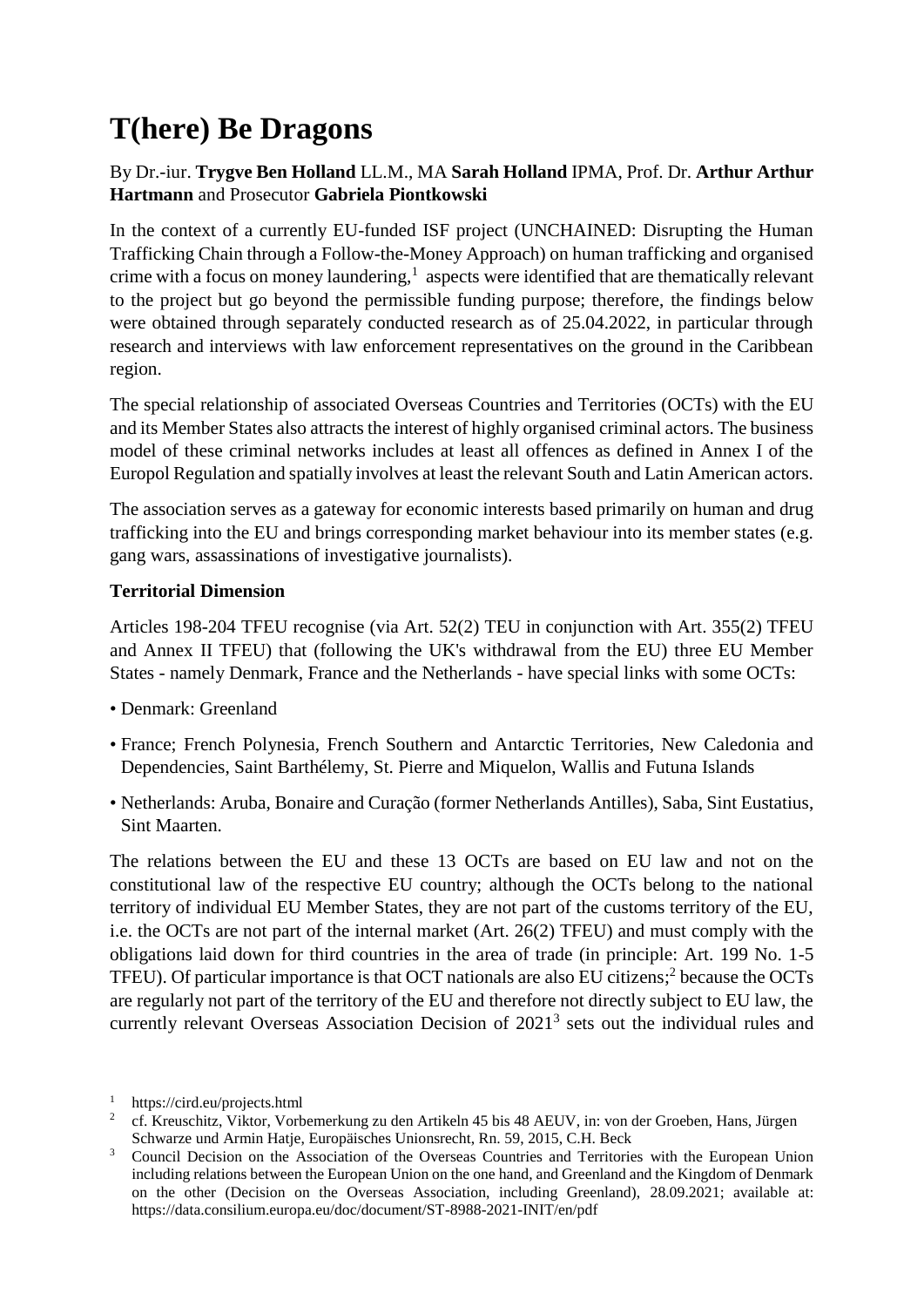procedures of the association. The OCTs formed themselves in 2003 in the civil society organisation OCTA under Belgian law.<sup>4</sup>

The OCTs are to be distinguished from the outermost regions pursuant to Art. 349 TFEU (via Art. 52 para. 2 TEU in conjunction with Art. 355 para. 1 TFEU), namely Guadeloupe, French Guiana, Réunion, Martinique, Mayotte and Saint-Martin (France), the Azores and Madeira (Portugal) as well as the Canary Islands (Spain): The outermost regions are fully part of the EU and its internal market, the *acquis communautaire* is therefore fully applicable in their territories.<sup>5</sup>

As regards the OCTs linked to France, these territories are an integral part of France; the same applies to Greenland. On the status of the OCTs associated with the Netherlands: Aruba, Curação and St Marteen (formerly collectively known as the *Nederlandse Antillen*) are part of the Kingdom of the Netherlands, but are each to be understood as an autonomous country (*gemeente*) within the Kingdom; the Netherlands is responsible under the Constitution for the defence and foreign affairs of the country (these three territories are therefore only observers in CARICOM).

In contrast, the islands of Bonaire, St. Eustatius and Saba, which are grouped together under the name of *Caribisch Nederland*, are autonomous countries (*gemeente*) within the Kingdom. Eustatius and Saba are 'special municipalities' (*bijzondere gemeenten*): Officially, these islands are classified in Dutch law as *openbare lichamen* (literally: 'public bodies') and not as *gemeenten* (municipalities) – unlike 'normal' municipalities, they are not part of a Dutch province and the powers normally exercised by the provincial councils within the municipalities are shared between the island governments themselves and the central government through the National Bureau for the Caribbean Netherlands; hence they are referred to as 'special' municipalities.

With regard to law enforcement in Aruba, Curação and St. Marteen, the local police, e.g. the Korps Politie Curação, is responsible;<sup>6</sup> for the group Bonaire, St. Eustatius and Saba, on the other hand, the *Korps Politie Caribisch Nederland*<sup>7</sup>.<sup>8</sup>

The geographical location of the Caribbean region, with its total of around 7,000 islands, should be emphasised in the context of the topic of this article: with states located on the North and South American continents – especially Mexico, Nicaragua, Colombia and Venezuela – the islands of the Caribbean lie on the trade and especially sea routes to Canada and the United States of America as well as Europe. It is known to some extent that these routes are used for this purpose: "Venezuela has become more important in recent years as trafficking organisations move Colombian cocaine overland across a porous border and take advantage of the busy maritime traffic between the coast and the islands of the Caribbean, where the Dominican Republic and Jamaica are considered the main hubs, although operations elsewhere

<sup>4</sup> www.overseas-association.eu/octs/

<sup>5</sup> Council Decision on the Association of the Overseas Countries and Territories with the European Union including relations between the European Union on the one hand, and Greenland and the Kingdom of Denmark on the other (Decision on the Overseas Association, including Greenland), 28.09.2021; available at: https://data.consilium.europa.eu/doc/document/ST-8988-2021-INIT/en/pdf

<sup>6</sup> www.polis.cw/information-in-english/

 $7 \twww.politiecn.com$ <br> $8 \t{on the local basic sec}$ 

<sup>8</sup> on the legal basis see: Rijkswet politie van Curaçao, van Sint Maarten en van Bonaire, Sint Eustatius en Saba; https://wetten.overheid.nl/BWBR0028079/2010-10-10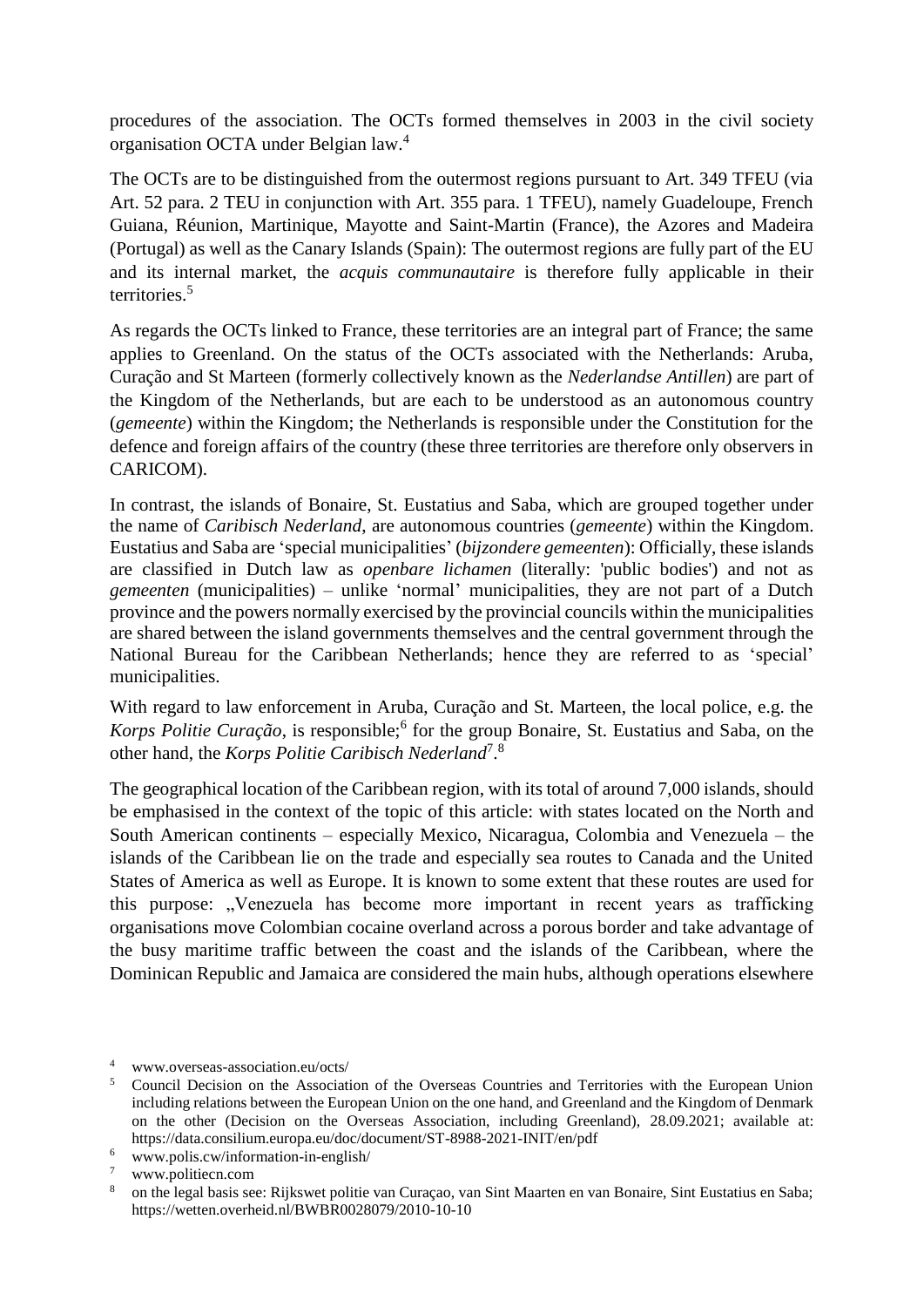appear to have pushed some trafficking through the Eastern Caribbean"<sup>9</sup>. However, specifics (here: which islands are decisive in detail) are rather scarce.<sup>10</sup>

#### **Material Dimension**

While the islands in the Caribbean do not feature prominently as producers of drugs on the world market, many of the states surrounding them on the mainland do. Consequently, the islands are considered hubs and trans-shipment points for illegal drugs, they take on the role of stations along the smuggling routes. The same applies to human trafficking.<sup>11</sup> The extent of drug trafficking can be illustrated by the fact that the United States Air Force also supports Curação in countermeasures, $^{12}$  but from a European point of view, the RDCCG is primarily responsible in the form of a partnership between Aruba, Sint Maarten, Curação and the Netherlands.<sup>13</sup>

Add to this the function of many OCTs and mainland states as jurisdictions that, if not enabling, at least facilitate money laundering to a greater extent in the absence of effective controls<sup>14</sup>.<sup>15</sup>

Despite the OCTs' association with the EU and special relations with some of its member states and the European market as a destination country for illegally transported drugs, Europol does not maintain an analysis project on the spatial sphere of action in question, nor any other thematic focus group;<sup>16</sup> this is surprising, since such analysis projects have been set up with a specific regional focus on other criminal networks (e.g. the Italian Mafia<sup>17</sup> and ethnic Albanian groups<sup>18</sup>) as well as on heroin<sup>19</sup>. The cocaine-related field of action, which is intrinsically linked to South/Latin America, is thus not sufficiently (visibly) made the subject of analysis; this is in obvious contrast to the relevance of the topic in Europe<sup>20</sup> and especially in Germany<sup>21</sup>, which

- <sup>12</sup> cf. Adamczyk, Ed, U.S. Air Force to support anti-narcotics effort in Curacao, UPI, 19.06.2020; www.upi.com/Defense-News/2020/06/19/US-Air-Force-to-support-anti-narcotics-effort-in-Curacao/4041592581991/
- <sup>13</sup> www.defensie.nl/onderwerpen/taken-in-nederland/kustwacht
- <sup>14</sup> cf. Statista, Risk index score of money laundering and terrorist financing in Latin America and the Caribbean in 2021, by country; www.statista.com/statistics/817990/risk-index-money-laundering-terrorist-financinglatin-america/
- <sup>15</sup> cf. Fusi, Paolo, Curação: Geburt und Tod eines Steuerparadieses, IBI World Sweden, 02.01.2022; https://ibiworld.eu/de/curacao-geburt-und-tod-eines-steuerparadieses/<br><sup>16</sup> cf Europol Analysis Projects, 06.12.2021; www.eur
- <sup>16</sup> cf. Europol, Analysis Projects, 06.12.2021; www.europol.europa.eu/operations-services-andinnovation/europol-analysis-projects

- <sup>20</sup> cf. Statista, Top 15 Städte in Europa nach Kokainrückständen im Abwasser im Jahr 2020; https://de.statista.com/statistik/daten/studie/1074063/umfrage/top-15-staedte-in-europa-nachkokainrueckstaenden-im-abwasser/
- <sup>21</sup> cf. Tagesschau, Mehr Kokain im Abwasser, 03.06.2021; www.tagesschau.de/investigativ/kontraste/kokainabwasser-101.html

<sup>9</sup> Eventon, Ross and Dave Bewley-Taylor, An Overview of Recent Changes in Cocaine Trafficking Routes into Europe, 2016; EMCDDA, 2016; www.emcdda.europa.eu/system/files/publications/2373/downloads/EDMR2016%20Background%20paper\_E

venton%20and%20Bewley-Taylor\_Cocaine%20trafficking%20to%20Europe.pdf\_mk <sup>10</sup> cf. EMCDDA, Cocaine trafficking to Europe, www.emcdda.europa.eu/cocaine-trafficking-europe\_en; EMCDDA and Europol, EU Drug Markets Report, 2019,

www.emcdda.europa.eu/system/files/publications/12078/20192630\_TD0319332ENN\_PDF.pdf <sup>11</sup> cf. U.S. Department of State, Trafficking in Persons Report: Curacao, 2021; www.state.gov/reports/2021trafficking-in-persons-report/curacao/

<sup>17</sup> AP ITOC

<sup>&</sup>lt;sup>18</sup> AP Copper

<sup>&</sup>lt;sup>19</sup> AP Heroin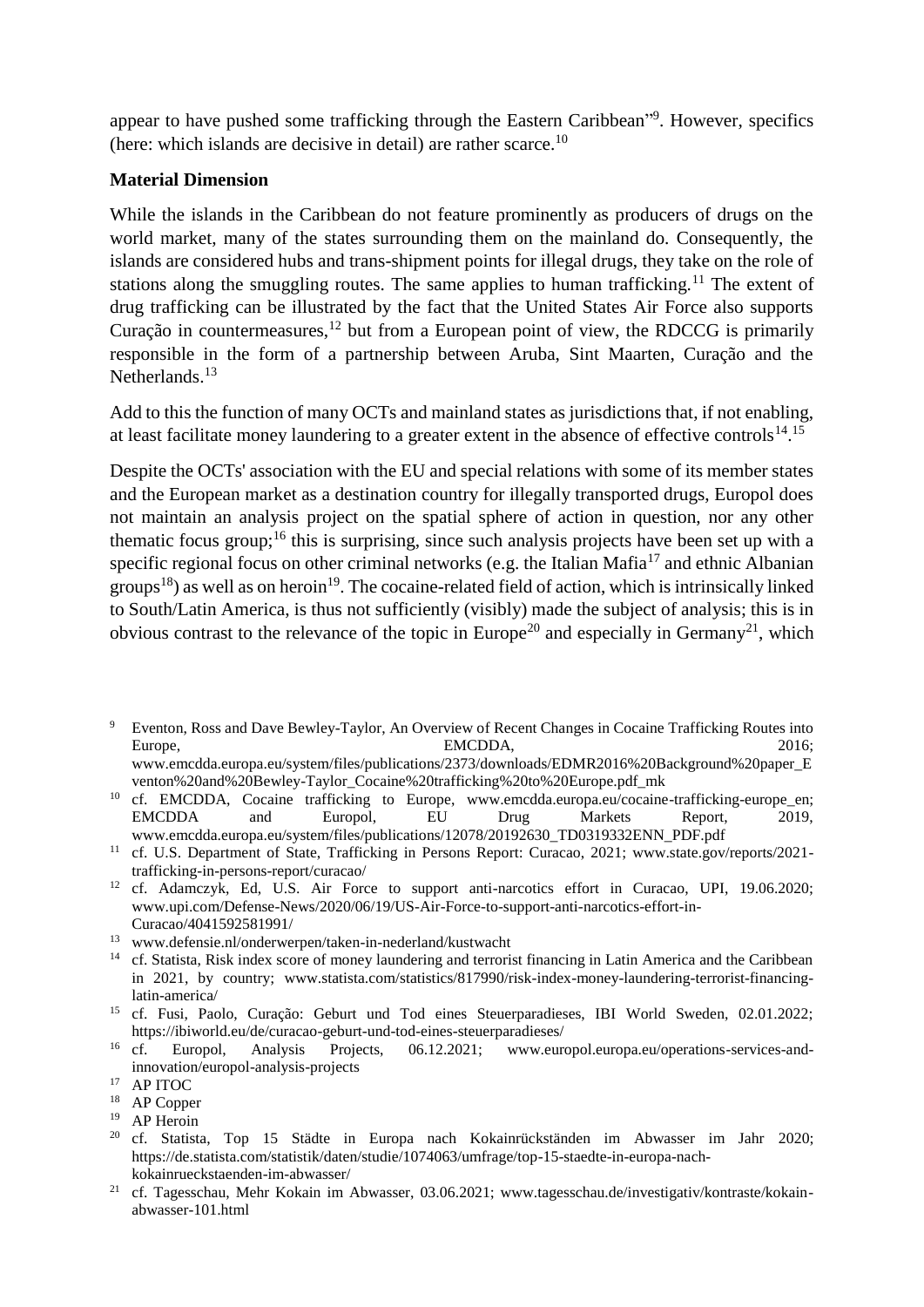is well recognised by UNODC and Europol themselves<sup>22</sup> as well as by individual EU member states' law enforcement agencies $^{23}$ .

In the region, Europol only has agreements on strategic and operational cooperation with Brazil and Colombia.<sup>24</sup> For EU member states such as Germany, institutionalised and thus bilaterally consolidated cooperation is also not evident.<sup>25</sup> However, the attribute 'occasional' should not be interpreted to mean that at the time of writing (not during the period of time, as there was not enough time available for this for the given reasons), no relevant measures were carried out in relation to the geographical area or that they were not effective: Operations BRUTIUM and TURFE were carried out in mid-February 2022, involving in particular the thematically relevant authority of the United States of America DEA, the institutions of Brazil as well as Europol; the fact that essential actors of organised crime were nevertheless not consistently named<sup>26</sup> is obvious – see below on the personal dimension.

The factual dimension of these operations addresses, in addition to the offence of illegal drug trafficking, primarily money laundering (at the same time also in connection with the 'racing' horse trade); $^{27}$  however, it is precisely the personal dimension of this factual connection that is not insignificant for justifying the relevance of the topic of this contribution on several levels.

The current Overseas Association Decision of 2021 addresses cooperation in the field of security in Art. 42 (on the fight against organised crime): this provides as an 'optional provision' that cooperation in the field of the fight against organised crime within the framework of the Association shall include, inter alia the "development of innovative and effective means of police and judicial cooperation, including cooperation with other actors, such as civil society and national human rights institutions, in the prevention and control of organised crime", including the "production, distribution and trafficking of all types of drugs, narcotics and psychotropic substances". A link to the area of freedom, security and justice (Art. 67 et seq. TFEU), including its police, judicial and border management dimensions, is not evident and not provided for elsewhere.<sup>28</sup>

#### **Personal Dimension**

Criminal networks from South and Latin America (e.g. Clan del Golfo/Colombia and Cártel de Sinaloa/Mexico) are well known, as are the armed conflicts between the gangs themselves and

<sup>22</sup> cf. UNODC and Europol, Cocaine Insights 1: The illicit trade of cocaine from Latin America to Europe –from oligopolies to free-for-all?, 2021; www.unodc.org/documents/data-andanalysis/cocaine/Cocaine\_Insights\_2021.pdf

- <sup>24</sup> cf. www.europol.europa.eu/partners-collaboration
- <sup>25</sup> cf. BMI, Zusammenarbeit über Grenzen hinweg, 2021; www.bmi.bund.de/DE/themen/sicherheit/nationaleund-internationale-zusammenarbeit/grenzueberschreitende-polizeilichezusammenarbeit/grenzueberschreitende-polizeiliche-zusammenarbeit-node.html
- <sup>26</sup> insofern als löbliches Beispiel: ,Redação Diário do Rio<sup>4</sup>, Operações da PF prendem 25 pessoas acusadas de tráfico interncional no Rio Quatro pessoas também foram presas na Espanha, 15.02.2022; https://diariodorio.com/operacoes-da-pf-prendem-25-pessoas-acusadas-de-trafico-interncional-no-rio/
- <sup>27</sup> cf. e.g. ANBA, Brazil held operation against traffic with Morocco, UAE, 15.02.2022; https://anba.com.br/en/brazil-held-operation-against-traffic-with-morocco-uae/
- <sup>28</sup> ef. e.g. Rec. 37 der Regulation (EU) 2016/399 of the European Parliament and the Council of 9 March 2016 on a Union Code on the rules governing the movement of persons across borders (Schengen Borders Code), OJ L 77 of 23.3.2016, p. 1-52

<sup>&</sup>lt;sup>23</sup> cf. BKA, Rauschgiftkriminalität: Bundeslagebild  $2020$ , S. 17; www.bka.de/SharedDocs/Downloads/DE/Publikationen/JahresberichteUndLagebilder/Rauschgiftkriminalitae t/2020RauschgiftBundeslagebild.html;jsessionid=FF222C4FCC1A0D33FC0ECA1BC415D4AA.live602?nn =27972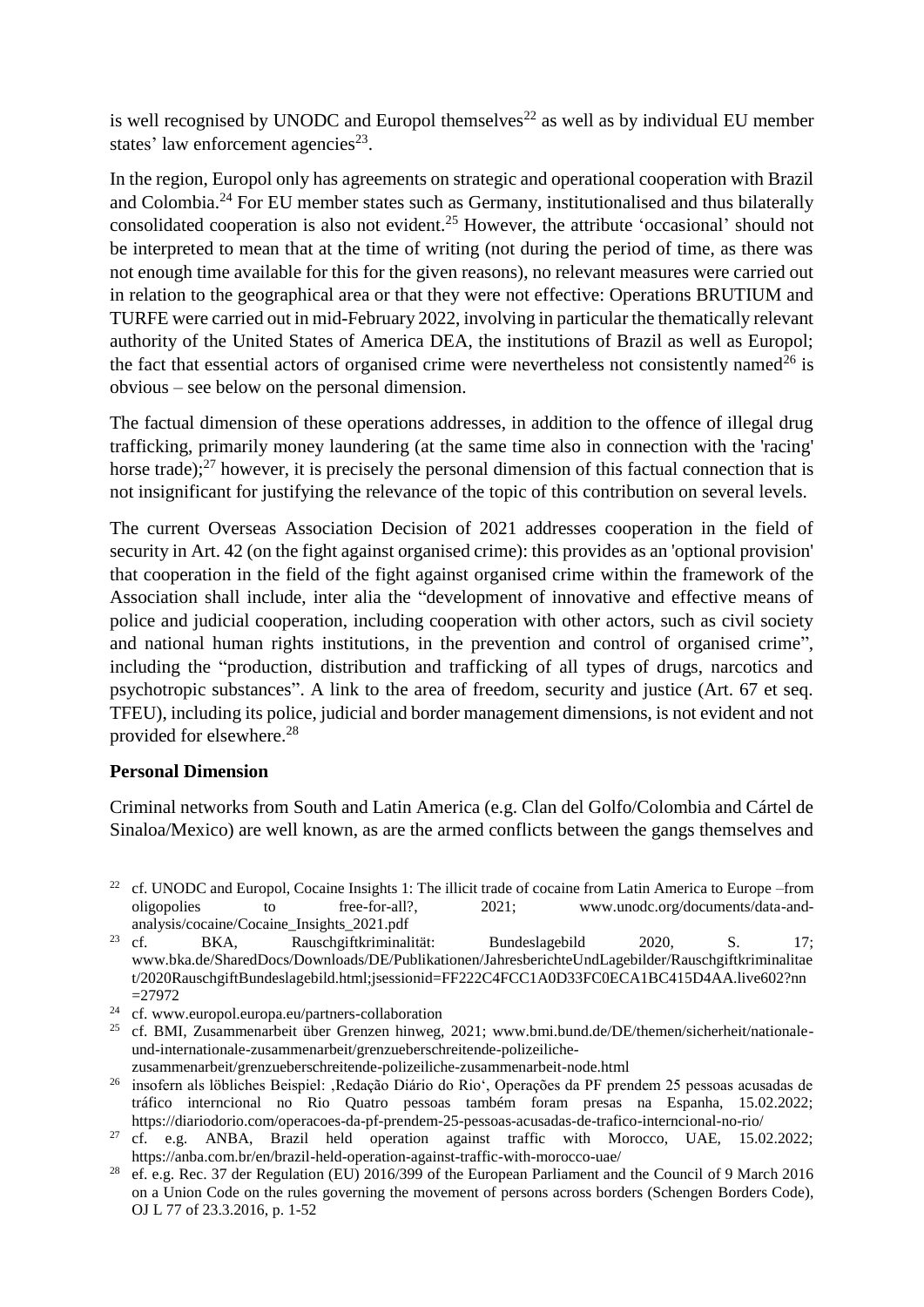with the state and state authorities.<sup>29</sup> The fact that the Hells Angels are active in the Caribbean region is also known and visible on the ground.<sup>30</sup> However, at least from a European (more precisely: EU) point of view, it is not known (sufficiently communicated) that considerable gang-related crime also emanates from the islands in the Caribbean; this, however, not as producers of illegal drugs, but along the supply and distribution chains as well as in relation to factually related services: Contract killings.

On 6 July 2021, the Dutch journalist Peter Rudolf de Vries was seriously injured by several shots in the centre of Amsterdam and died as a result of this planned murder on 15 June 2021. It is widely known that the murder of disagreeable journalists – and especially those dedicated to organised crime – is a not uncommon procedure for intimidation as well as for suppressing the investigation of crimes. In the context of the present topic, it is now of great importance that the alleged perpetrator is a Dutchman living in Rotterdam – with a criminal record and inclined towards the 'gang culture' – with ethnic origins in Aruba, and his accomplice is a Polish citizen.

With reference to Dutch colonial history and the public discussion on racism,<sup>31</sup> it should be emphasised that this article is not intended to promote any nationalist, racially motivated and therefore xenophobic resentment – rather, it is intended to explain what seems to be behind this not unusual connection between events in the Netherlands and elsewhere: The rise of individual actors of social subcultures from local poverty to international organised crime. For this purpose, we will focus on a criminal organisation that is currently gaining notoriety – the *No*  Limit Soldiers (NLS).<sup>32</sup>

According to the Dutch press, 'the Haarlem public prosecutor considers the youth gang No Limit Soldiers from Curação to be a criminal organisation that organises cocaine transports from Curação, Bonaire, Sint Maarten, Jamaica and the Dominican Republic to the Netherlands<sup>33</sup>; however, it is a abnegating if not diminutive approach to call the NLS a 'youth gang', as the organisation has been active for at least a decade<sup>34</sup> and is the proud subject of a well-documented Wikipedia entry<sup>35</sup> which initially makes it quite clear that it is a highly organised group that transports drug trafficking to Europe – this is well supported by other sources.<sup>36</sup>

The name NLS also explicitly refers to the 'gang culture' and the (pseudo) gangsta rap music culture of the 1990s.<sup>37</sup> Research on the ground has also shown that it is assumed that the main members of the NLS came from the United States of America (without this ruling out a previous migration background) and that the NLS on Curação then developed independently (there is no unanimous opinion on this, however). Now, according to the local law enforcement interlocutor, 'the NLS is available for criminal actions of all kinds' and is one of the 'most

<sup>&</sup>lt;sup>29</sup> cf. Sullivan, John P. and Robert J. Bunker, The Rise of the Narcostate, Xlibris, 2018<br><sup>30</sup> another motorbike association in Curação is the Wild Hogs, who apparently named

another 'motorbike association' in Curação is the Wild Hogs, who apparently named themselves after the film

of the same name<br> $31 \text{ cf.}$  e.g. Guts <sup>31</sup> cf. e.g. Gutschker, Thomas, Auch der König sucht Antworten, FAZ, 07.08.2021; www.faz.net/aktuell/politik/ausland/wie-die-niederlande-ueber-rassismus-debattieren-17469840.html

 $32$  another 'street gang' – of more local relevance – is 'Buena Vista City'.

<sup>33</sup> van de Pol, Wim, 'We beheersen Sint' (Maarten), 14.02.2022; www.crimesite.nl/no-limit-soldiers/

<sup>34</sup> cf. www.versgeperst.com/nieuws/223528/no-limit-soldiers-leden-opgepakt-na-lang-onderzoek.html

<sup>&</sup>lt;sup>35</sup> cf. https://en.wikipedia.org/wiki/No\_Limit\_Soldiers\_%28organized\_crime\_group%29#cite\_note-4<br><sup>36</sup> cf Bomers Loes and Bram de Waal. Wie zijn de No Limit Soldiers?, 14

<sup>36</sup> cf. Bomers, Loes and Bram de Waal, Wie zijn de No Limit Soldiers?, 14.05.2016, https://eenvandaag.avrotros.nl/item/wie-zijn-de-no-limit-soldiers/; van de Pool, Wim, 'We beheersen Sint' (Maarten), 09.01.2014, www.crimesite.nl/no-limit-soldiers/

<sup>&</sup>lt;sup>37</sup> cf. https://genius.com/Tru-no-limit-soldiers-lyrics; [www.youtube.](http://www.youtube/)com/watch?v=g\_sQKNf1mJE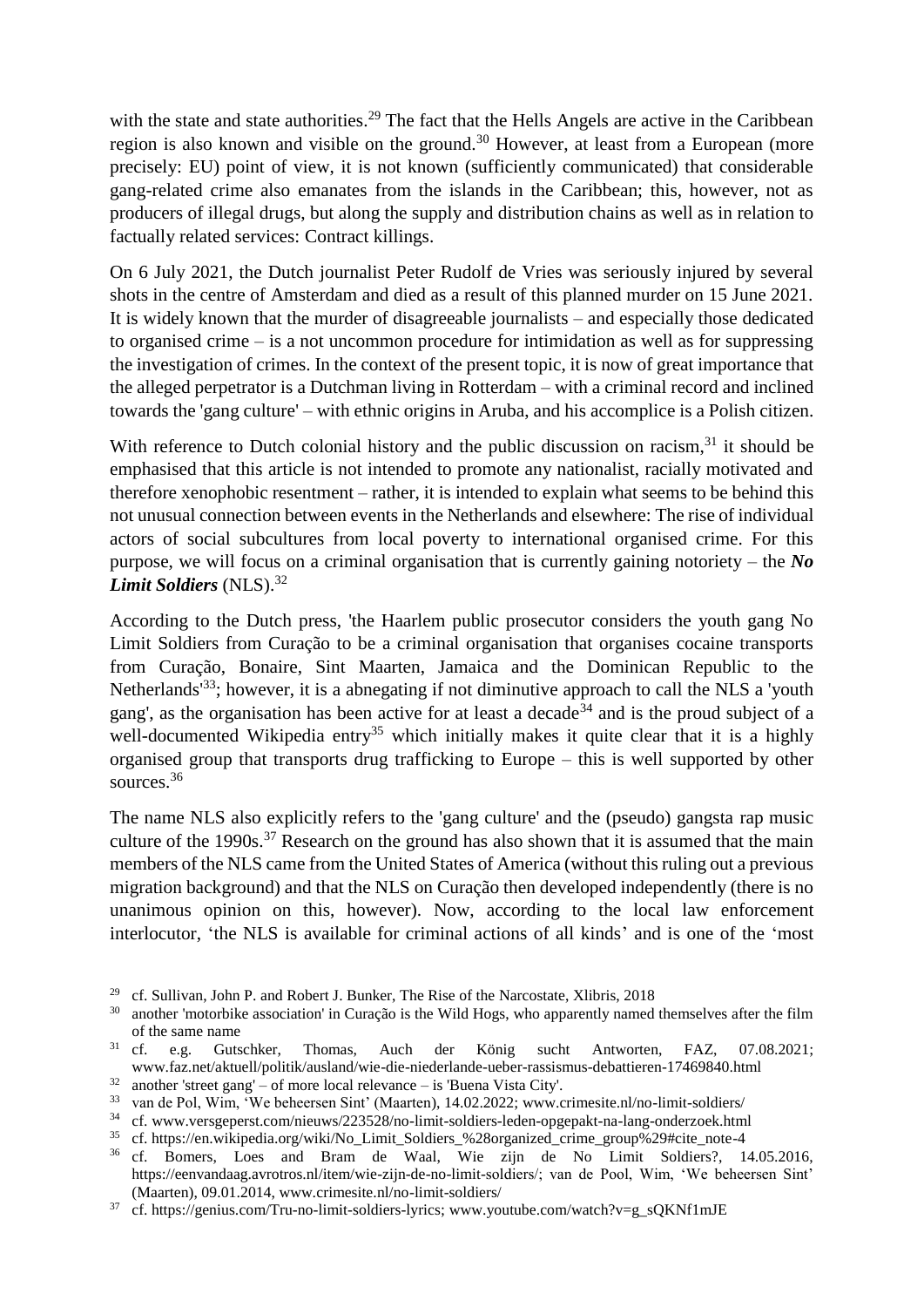dangerous international gangs', as a representative of the public prosecutor's office in Willemstad put it.

Even if the assessment of this representative of the public prosecutor's office may not necessarily be agreed with so absolutely: The arrest of an NLS member in London shows that this grouping is not only not a 'youth gang', but a solid criminal network – committing murders – which is also currently operating within the EU.<sup>38</sup> This international dimension is not an isolated case.<sup>39</sup> It is significant that the NLS originated in Curação, in the capital Willemstad, which ran the most important slave market in the Caribbean of its time in Otrabanda; more precisely: in the Koraal Specht district (which is also home to the prison today). And so it is the shadows from that time that fall on the Netherlands and the other member states of the EU.

## **Conclusive Scenario**

With the production of illegal drugs in South and Latin American (narco-)states via the primarily maritime trade route through the Caribbean, helping hands of locally organised criminal networks are extended into the EU and especially into the (approximately common) area of freedom, security and justice. In the light of the desired creation of a security union, this is of real common importance.<sup>40</sup> The role of Dutch OCTs in particular should be emphasised here, since citizenship facilitates entry into the EU. At the same time, the area of freedom, security and justice is – to all appearances – not sufficiently prepared for analysis, prevention and prosecution with regard to the OCTs.

Insofar as South and Latin American states are able to produce the illegal drugs that are in demand in (also) Europe and bring them into the EU with the help of the established duty-free trade routes and through locally resident citizens of the Netherlands together with their hit squads, neither the internal market is sufficiently protected, nor are the efforts according to Art. 67 et seq. TFEU are sufficient.

Therefore, it cannot be denied that the transfer of criminal structures from the aforementioned geographical area into the EU could lead to the creation of new narco-states – within the EU – also due to the inappropriate implementation of well-intentioned but more poorly implemented drug policies of the at least partially liberal Netherlands.<sup>41</sup>

# **Expectable Developments...**

First of all, reference should be made to elements that emerged from a project (via the BKA from the funds of the decentrally managed EU-ISF) in  $2017<sup>42</sup>$  That Albanian criminal networks are increasingly cooperating with South and Latin American cartels in order to jointly ensure the supply of the demand-based market within the  $EU;^{43}$  that this picture of the situation has

<sup>38</sup> Curação Chronicle, Curação member No Limit Soldiers arrested in London, 23.03.2021; www.curacaochronicle.com/post/local/curacao-member-no-limit-soldiers-arrested-in-london/<br><sup>39</sup> Curacão Chronicle. Arrest head of dangerous gang S. Quant in Dubai

Chronicle, Arrest head of dangerous gang S. Quant in Dubai, 26.11.2021; www.curacaochronicle.com/post/main/arrest-head-of-dangerous-gang-s-quant-in-dubai/

<sup>40</sup> cf. Holland, Trygve Ben and Sarah Holland-Kunkel, André Röhl, Carina Zachau, European Security Union – On the Dichotomy of Liberty and Security in the Area of Freedom, Security and Justice, Verlag für Polizeiwissenschaften, 2022

<sup>41</sup> cf. Schneider, Michael, Werden die Niederlande zum Narco-Staat?, Tagesschau, 12.07.2021; www.tagesschau.de/ausland/europa/anschlag-kriminalreporter-niederlande-105.html

<sup>42</sup> https://ipos-research.eu/isf-bka-western-balkan

<sup>&</sup>lt;sup>43</sup> cf. Hartmann, Arthur, Trygve Ben Holland und Sarah Kunkel, Geldwäsche in Europa: Terrorismus und Organisierte Kriminalität, Verlag für Polizeiwissenschaften, 2018